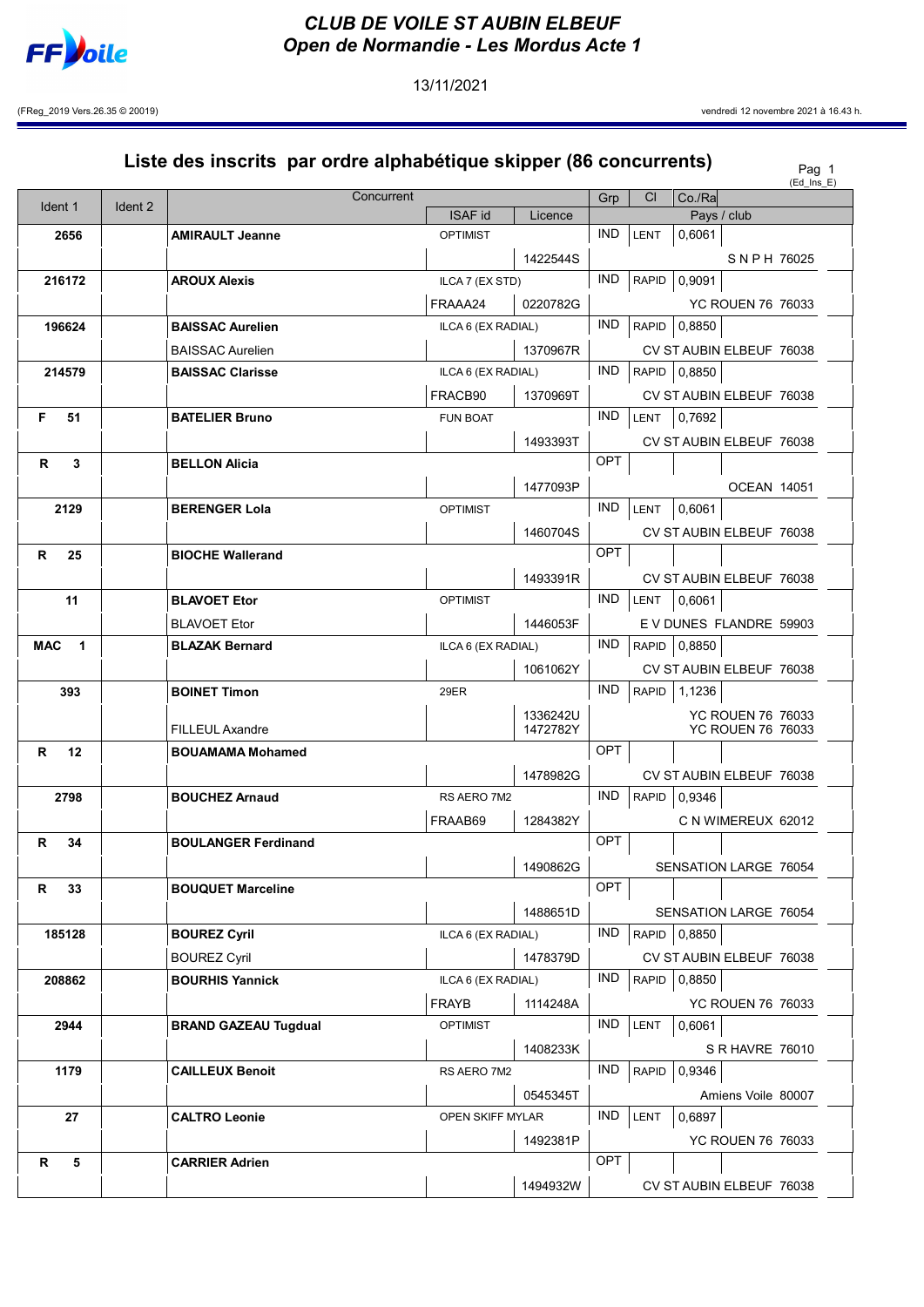## Liste des inscrits par ordre alphabétique skipper (86 concurrents)

|          |         | Concurrent                                        |                    |                      | Grp        | CI.          | $Co.$ / $Ra$ |                                                      | נם בוח שם, |
|----------|---------|---------------------------------------------------|--------------------|----------------------|------------|--------------|--------------|------------------------------------------------------|------------|
| Ident 1  | Ident 2 |                                                   | <b>ISAF id</b>     | Licence              |            |              |              | Pays / club                                          |            |
| 205119   |         | <b>CHARIOT Tristan</b>                            | ILCA 6 (EX RADIAL) |                      | <b>IND</b> |              | RAPID 0,8850 |                                                      |            |
|          |         |                                                   |                    | 1425995M             |            |              |              | CV ST AUBIN ELBEUF 76038                             |            |
| R<br>4   |         | <b>CHRISTOPHE Maxime</b>                          |                    |                      | OPT        |              |              |                                                      |            |
|          |         |                                                   |                    | 1493376A             |            |              |              | CV ST AUBIN ELBEUF 76038                             |            |
| 2239     |         | <b>CORNU Pierre</b>                               | <b>OPTIMIST</b>    |                      | <b>IND</b> | <b>LENT</b>  | 0,6061       |                                                      |            |
|          |         |                                                   |                    | 1442252W             |            |              |              | CV ST AUBIN ELBEUF 76038                             |            |
| 215      |         | <b>DERISBOURG Hanae</b>                           | <b>OPTIMIST</b>    |                      | <b>IND</b> | <b>LENT</b>  | 0,6061       |                                                      |            |
|          |         |                                                   |                    | 1478649K             |            |              |              | CV ST AUBIN ELBEUF 76038                             |            |
| 23<br>R  |         | <b>DUBOS-PIERRE DE LA B Mirabelle</b>             |                    |                      | OPT        |              |              |                                                      |            |
|          |         |                                                   |                    | 1490585T             |            |              |              | <b>OCEAN 14051</b>                                   |            |
| 2208     |         | <b>DUCHOSSOY Clara</b>                            | OPEN SKIFF MYLAR   |                      | <b>IND</b> | LENT         | 0,6897       |                                                      |            |
|          |         |                                                   |                    | 1371011M             |            |              |              | YC VERNON 27005                                      |            |
| 213932   |         | <b>DUCHOSSOY Herve</b>                            | ILCA 7 (EX STD)    |                      | <b>IND</b> | RAPID        | 0,9091       |                                                      |            |
|          |         |                                                   |                    | 0610036E             |            |              |              | YC VERNON 27005                                      |            |
| 201396   |         | <b>EPAILLARD Fabien</b>                           | ILCA 6 (EX RADIAL) |                      | <b>IND</b> | RAPID        | 0,8850       |                                                      |            |
|          |         |                                                   |                    | 1188792A             |            |              |              | CV ST AUBIN ELBEUF 76038                             |            |
| 2654     |         | <b>FAUGOUT Robin</b>                              | <b>OPTIMIST</b>    |                      | <b>IND</b> | LENT         | 0,6061       |                                                      |            |
|          |         |                                                   |                    | 1441213P             |            |              |              | SNPH 76025                                           |            |
| 11296    |         | <b>FILLEUL Louis</b>                              | OPEN SKIFF MYLAR   |                      | <b>IND</b> | LENT         | 0,6897       |                                                      |            |
|          |         |                                                   |                    | 1471118Q             |            |              |              | <b>YC ROUEN 76 76033</b>                             |            |
| 168042   |         | <b>FLEURY Raphael</b>                             | ILCA 4 (EX 4.7)    |                      | <b>IND</b> | <b>RAPID</b> | 0,8299       |                                                      |            |
|          |         |                                                   |                    |                      |            |              |              |                                                      |            |
| 2488     |         |                                                   | <b>OPTIMIST</b>    | 1471124W             | <b>IND</b> |              |              | <b>YC ROUEN 76 76033</b>                             |            |
|          |         | <b>GERMAINE Arthur</b>                            |                    |                      |            | LENT         | 0,6061       |                                                      |            |
|          |         |                                                   |                    | 1462157F             | <b>IND</b> |              |              | CV ST AUBIN ELBEUF 76038                             |            |
| F<br>53  |         | <b>GERMAINE David</b>                             | <b>FUN BOAT</b>    |                      |            | <b>LENT</b>  | 0,7692       |                                                      |            |
|          |         |                                                   |                    | 0436229F             |            |              |              | CV ST AUBIN ELBEUF 76038                             |            |
| R<br>20  |         | <b>GERMAINE Jules</b>                             |                    |                      | OPT        |              |              |                                                      |            |
|          |         |                                                   |                    | 1478347V             |            |              |              | CV ST AUBIN ELBEUF 76038                             |            |
| 2541     |         | <b>GOHE Jules</b>                                 | <b>OPTIMIST</b>    |                      | <b>IND</b> | <b>LENT</b>  | 0,6061       |                                                      |            |
|          |         |                                                   |                    | 1478342Q             |            |              |              | CV ST AUBIN ELBEUF 76038                             |            |
| F.<br>50 |         | <b>GRIFFOUL Paul</b>                              | <b>FUN BOAT</b>    |                      | <b>IND</b> | LENT         | 0,7692       |                                                      |            |
|          |         |                                                   |                    | 1495844W             |            |              |              | CV ST AUBIN ELBEUF 76038                             |            |
| 178230   |         | <b>GUENNEGUEZ Thomas</b>                          | ILCA 7 (EX STD)    |                      | <b>IND</b> | <b>RAPID</b> | 0,9091       |                                                      |            |
|          |         |                                                   | FRATG19            | 1019361K             |            |              |              | <b>YC ROUEN 76 76033</b>                             |            |
| 11<br>R  |         | <b>GUERIN Theophile</b>                           |                    |                      | OPT        |              |              |                                                      |            |
|          |         |                                                   |                    | 1473230Q             |            |              |              | SNPH 76025                                           |            |
| 205120   |         | <b>HEBERT Julie</b>                               | ILCA 4 (EX 4.7)    |                      | IND.       | <b>RAPID</b> | 0,8299       |                                                      |            |
|          |         | <b>HEBERT Julie</b>                               |                    | 1202090C             |            |              |              | S N V V 76020                                        |            |
| 11380    |         | <b>HEDOUIN Lise</b>                               | OPEN SKIFF MYLAR   |                      | <b>IND</b> | LENT         | 0,6897       |                                                      |            |
|          |         |                                                   |                    | 1460515V             |            |              |              | <b>YC ROUEN 76 76033</b>                             |            |
| 23866    |         | <b>HEURTEVENT Thomas</b>                          | <b>VAURIEN</b>     |                      | IND.       | RAPID        | 0,8772       |                                                      |            |
|          |         | <b>HEURTEVENT Alexandra</b>                       |                    | 1464460E<br>1464461F |            |              |              | CV ST AUBIN ELBEUF 76038<br>CV ST AUBIN ELBEUF 76038 |            |
| 161      |         | <b>HEURTEVENT Yanis</b>                           | RS FEVA DOUB       |                      | IND.       |              | RAPID 0,8163 |                                                      |            |
|          |         |                                                   |                    |                      |            |              |              |                                                      |            |
|          |         | <b>HEURTEVENT Yanis</b><br><b>HEURTEVENT Axel</b> |                    | 1461341F<br>1461342G |            |              |              | CV ST AUBIN ELBEUF 76038<br>CV ST AUBIN ELBEUF 76038 |            |
| 5667     |         | <b>LABBEY Mathieu</b>                             | <b>EUROPE</b>      |                      | IND.       | RAPID        | 0,8772       |                                                      |            |
|          |         |                                                   | FRAML71            | 1214552J             |            |              |              | YC ROUEN 76 76033                                    |            |
| 215052   |         | <b>LABBEY Alice</b>                               | ILCA 6 (EX RADIAL) |                      | <b>IND</b> | <b>RAPID</b> | 0,8850       |                                                      |            |
|          |         |                                                   |                    | 1277858C             |            |              |              | YC ROUEN 76 76033                                    |            |
|          |         |                                                   |                    |                      |            |              |              |                                                      |            |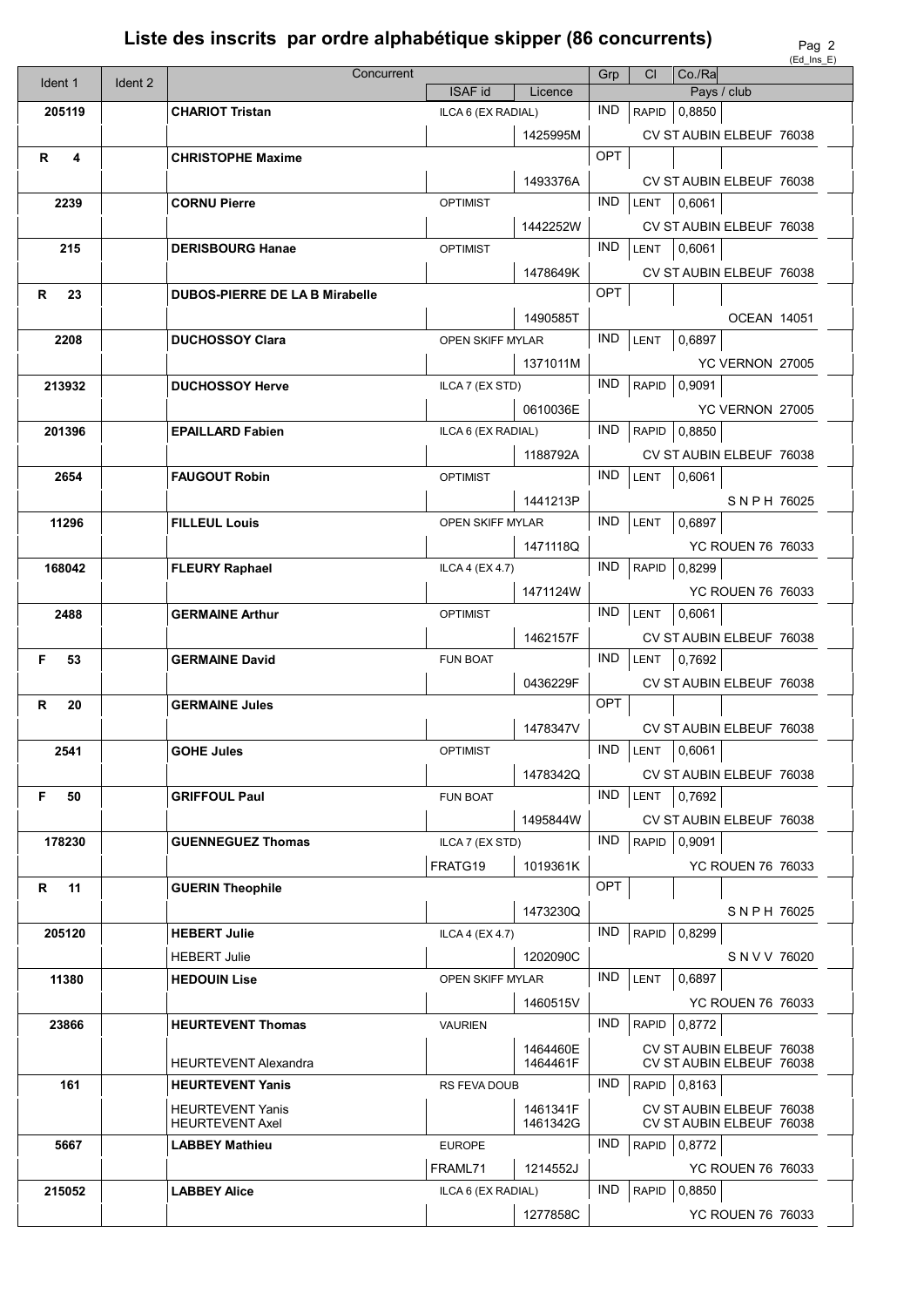## Liste des inscrits par ordre alphabétique skipper (86 concurrents)

|                     |         |                              |                         |                      |            |              |                |                                                      | $(Ed_{1}$ ms_E) |
|---------------------|---------|------------------------------|-------------------------|----------------------|------------|--------------|----------------|------------------------------------------------------|-----------------|
| Ident 1             | Ident 2 | Concurrent                   |                         |                      | Grp        | <b>CI</b>    | Co/Ra          |                                                      |                 |
|                     |         |                              | <b>ISAF id</b>          | Licence              |            |              |                | Pays / club                                          |                 |
| R<br>10             |         | <b>LAHELLEC Axel</b>         |                         |                      | OPT        |              |                |                                                      |                 |
|                     |         |                              |                         | 1450166Q             |            |              |                | S R HAVRE 76010                                      |                 |
| 11443               |         | <b>LE NEVEU Margot</b>       | <b>OPEN SKIFF MYLAR</b> |                      | <b>IND</b> | LENT         | 0,6897         |                                                      |                 |
|                     |         |                              |                         | 1483813P             |            |              |                | YC ROUEN 76 76033                                    |                 |
|                     |         |                              |                         |                      | <b>IND</b> |              |                |                                                      |                 |
| 101                 |         | <b>LE NEVEU Adel</b>         | OPEN SKIFF MYLAR        |                      |            | LENT         | 0,6897         |                                                      |                 |
|                     |         |                              |                         | 1484110Y             |            |              |                | <b>YC ROUEN 76 76033</b>                             |                 |
| 89                  |         | <b>LEBRUN Eliott</b>         | RS FEVA DOUB            |                      | <b>IND</b> | <b>RAPID</b> |                |                                                      |                 |
|                     |         |                              |                         | 1387048S             |            |              |                | <b>SENSATION LARGE 76054</b>                         |                 |
|                     |         | <b>BRIET Gregoire</b>        |                         | 1405958Q             |            |              |                | SENSATION LARGE 76054                                |                 |
| 181819              |         | <b>LEFEVRE Lukas</b>         | ILCA 4 (EX 4.7)         |                      | <b>IND</b> | <b>RAPID</b> | 0,8299         |                                                      |                 |
|                     |         |                              |                         |                      |            |              |                |                                                      |                 |
|                     |         |                              |                         | 1378548N             |            |              |                | <b>YC ROUEN 76 76033</b>                             |                 |
| R<br>8              |         | <b>LELU DE BRACH Camille</b> |                         |                      | OPT        |              |                |                                                      |                 |
|                     |         |                              |                         | 1478092E             |            |              |                | SNPH 76025                                           |                 |
| 17                  |         | <b>LESCANNE Petronille</b>   | RS FEVA DOUB            |                      | <b>IND</b> | <b>RAPID</b> | 0,8163         |                                                      |                 |
|                     |         |                              |                         | 1359350Q             |            |              |                |                                                      |                 |
|                     |         | <b>KIMBEL Raphaelle</b>      |                         | 1404286Y             |            |              |                | SNPH 76025<br>SNPH 76025                             |                 |
| 974                 |         | <b>MARCANT Leopold</b>       | <b>OPTIMIST</b>         |                      | <b>IND</b> | LENT         | 0,6061         |                                                      |                 |
|                     |         |                              |                         |                      |            |              |                |                                                      |                 |
|                     |         | <b>MARCANT Leopold</b>       |                         | 1445585T             |            |              |                | E V DUNES FLANDRE 59903                              |                 |
| 18                  |         | <b>MARCANT Colline</b>       | <b>OPTIMIST</b>         |                      | <b>IND</b> | LENT         | 0,6061         |                                                      |                 |
|                     |         |                              |                         | 1445586U             |            |              |                | E V DUNES FLANDRE 59903                              |                 |
| 56237               |         | <b>MARTINEAU Olivier</b>     | 420                     |                      | <b>IND</b> |              | RAPID   0,9346 |                                                      |                 |
|                     |         |                              |                         |                      |            |              |                |                                                      |                 |
|                     |         | <b>MARTINEAU Christine</b>   |                         | 1460718G<br>1492812N |            |              |                | CV ST AUBIN ELBEUF 76038<br>CV ST AUBIN ELBEUF 76038 |                 |
|                     |         |                              |                         |                      | <b>IND</b> |              |                |                                                      |                 |
| 7241                |         | <b>MERRE Virgile</b>         | RS FEVA DOUB            |                      |            | RAPID        | 0,8163         |                                                      |                 |
|                     |         | <b>MERRE Virgile</b>         |                         | 1479615R             |            |              |                | CV ST AUBIN ELBEUF 76038                             |                 |
|                     |         | <b>LE BARS Louis</b>         |                         | 1478336J             |            |              |                | CV ST AUBIN ELBEUF 76038                             |                 |
| $\overline{7}$<br>R |         | <b>MERRE Celeste</b>         |                         |                      | OPT        |              |                |                                                      |                 |
|                     |         |                              |                         | 1494916E             |            |              |                | CV ST AUBIN ELBEUF 76038                             |                 |
| R<br>6              |         | <b>MILLET Baptiste</b>       |                         |                      | OPT        |              |                |                                                      |                 |
|                     |         |                              |                         | 1494971M             |            |              |                | CV ST AUBIN ELBEUF 76038                             |                 |
|                     |         |                              |                         |                      |            |              |                |                                                      |                 |
| 8586                |         | <b>MOATTI Marguerite</b>     | OPEN SKIFF MYLAR        |                      | IND.       | LENT         | 0,6897         |                                                      |                 |
|                     |         | <b>MOATTI Marguerite</b>     |                         | 1480110G             |            |              |                | <b>YC ROUEN 76 76033</b>                             |                 |
| 8827                |         | <b>MONTIER Clement</b>       | OPEN SKIFF MYLAR        |                      | <b>IND</b> | LENT         | 0,6897         |                                                      |                 |
|                     |         |                              |                         | 1484700N             |            |              |                | <b>YC ROUEN 76 76033</b>                             |                 |
| 19662               |         | <b>MOUSSARD Josephine</b>    | ILCA 6 (EX RADIAL)      |                      | IND.       | <b>RAPID</b> | 0,8850         |                                                      |                 |
|                     |         |                              |                         |                      |            |              |                |                                                      |                 |
|                     |         |                              |                         | 1479708N             |            |              |                | CV ST AUBIN ELBEUF 76038                             |                 |
| 179754              |         | <b>MOUSSARD Sohane</b>       | ILCA 4 (EX 4.7)         |                      | IND.       |              | RAPID 0,8299   |                                                      |                 |
|                     |         |                              |                         | 1479712S             |            |              |                | CV ST AUBIN ELBEUF 76038                             |                 |
| 155                 |         | <b>MUTEAU GAUCHET Louise</b> | <b>OPTIMIST</b>         |                      | <b>IND</b> | LENT         | 0,6061         |                                                      |                 |
|                     |         |                              |                         |                      |            |              |                |                                                      |                 |
|                     |         |                              |                         | 1445579M             |            |              |                | E V DUNES FLANDRE 59903                              |                 |
| 11412               |         | <b>PARIS Pierre</b>          | OPEN SKIFF MYLAR        |                      | <b>IND</b> | LENT         | 0,6897         |                                                      |                 |
|                     |         |                              |                         | 1400600J             |            |              |                | <b>YC ROUEN 76 76033</b>                             |                 |
| 204130              |         | <b>PARIS Francois</b>        | ILCA 6 (EX RADIAL)      |                      | <b>IND</b> | <b>RAPID</b> | 0,8850         |                                                      |                 |
|                     |         |                              | FRAFP09                 | 0397994C             |            |              |                | YC ROUEN 76 76033                                    |                 |
|                     |         |                              |                         |                      |            |              |                |                                                      |                 |
| 2605                |         | <b>PEREZ Camille</b>         | <b>OPTIMIST</b>         |                      | <b>IND</b> | LENT         | 0,6061         |                                                      |                 |
|                     |         |                              |                         | 1409312J             |            |              |                | CV ST AUBIN ELBEUF 76038                             |                 |
| 2945                |         | <b>POSTEL Bertille</b>       | <b>OPTIMIST</b>         |                      | <b>IND</b> | LENT         | 0,6061         |                                                      |                 |
|                     |         |                              |                         | 1386962C             |            |              |                | SNPH 76025                                           |                 |
|                     |         |                              |                         |                      | OPT        |              |                |                                                      |                 |
| 24<br>R             |         | POZZI MIGNOT Hodaia          |                         |                      |            |              |                |                                                      |                 |
|                     |         |                              |                         | 1494962C             |            |              |                | CV ST AUBIN ELBEUF 76038                             |                 |